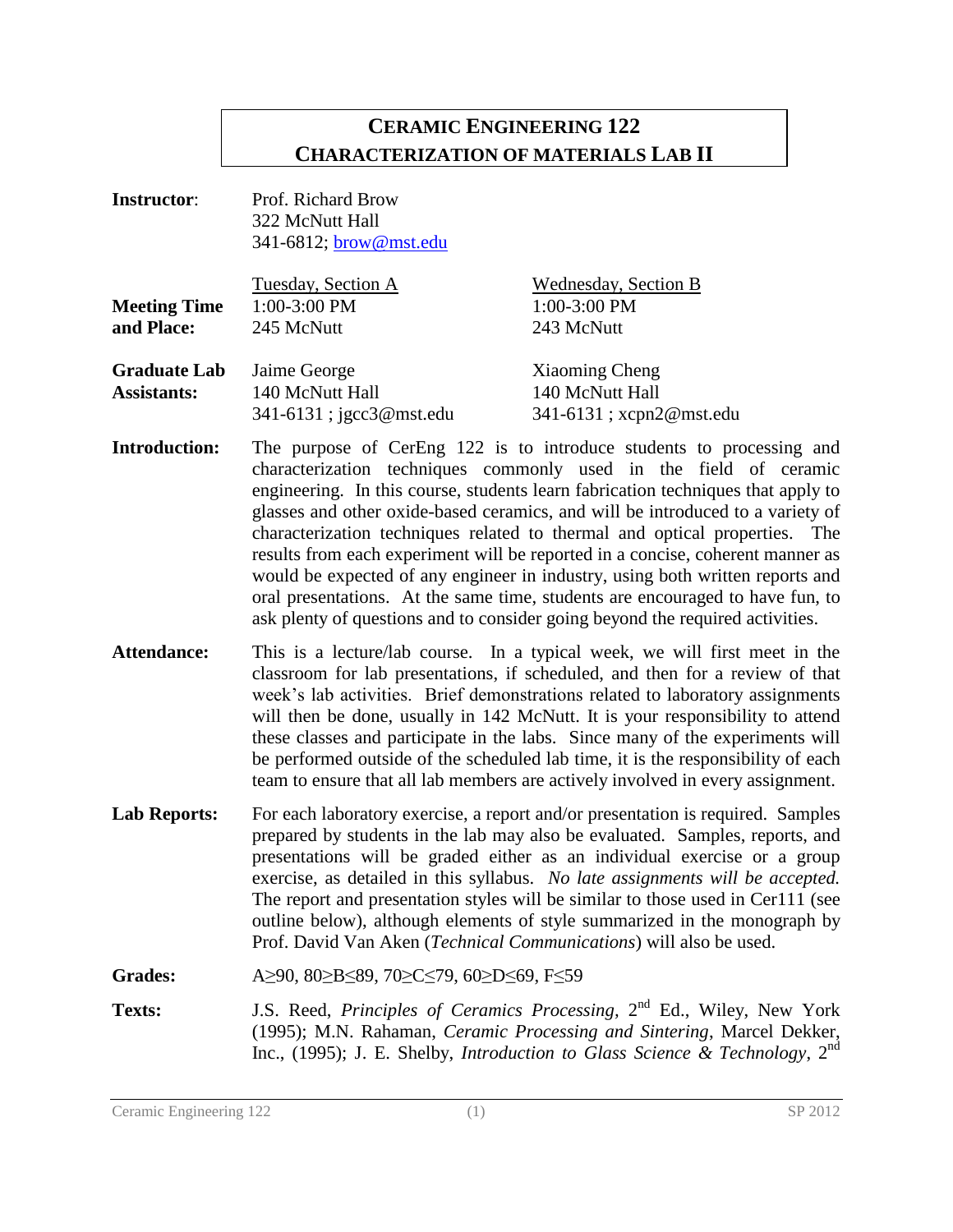ed., RSC, London (2005); David C. Van Aken and William F. Hosford, *Reporting Results*, Cambridge Press, 2008.

- **Lab Notebooks** Students are required to keep a proper laboratory notebook. The same notebooks that were used in Cer111 will be used in this course. For students who do not yet have their own Lab Notebook, you may pick up a copy from Amy in the MSE Office. Notebooks will be reviewed and graded twice during the semester. Notebooks are intended to record detailed descriptions and results of experiments and to summarize those outcomes. Information about the use of notebooks is provided elsewhere in the syllabus.
- Lab Safety: Students must wear the appropriate personal protective equipment for all laboratory activities, including safety glasses whenever a student is in a laboratory. Students must review all appropriate MSDS information before using any chemicals.

**Students who have not passed the Lab Safety Exam in Cer111 must review the department's lab safety manual (on Blackboard), then pass the Lab Safety Exam, also posted on Blackboard. You will not be allowed to work in the labs until you have passed this exam!**

**Cheating:** The Missouri S&T policy on academic dishonesty (e.g. cheating, plagiarism) allows the instructor to make a judgment about the student's grade on the work in question and requires that alleged cases of academic dishonesty be reported to the Primary Administrative Officer.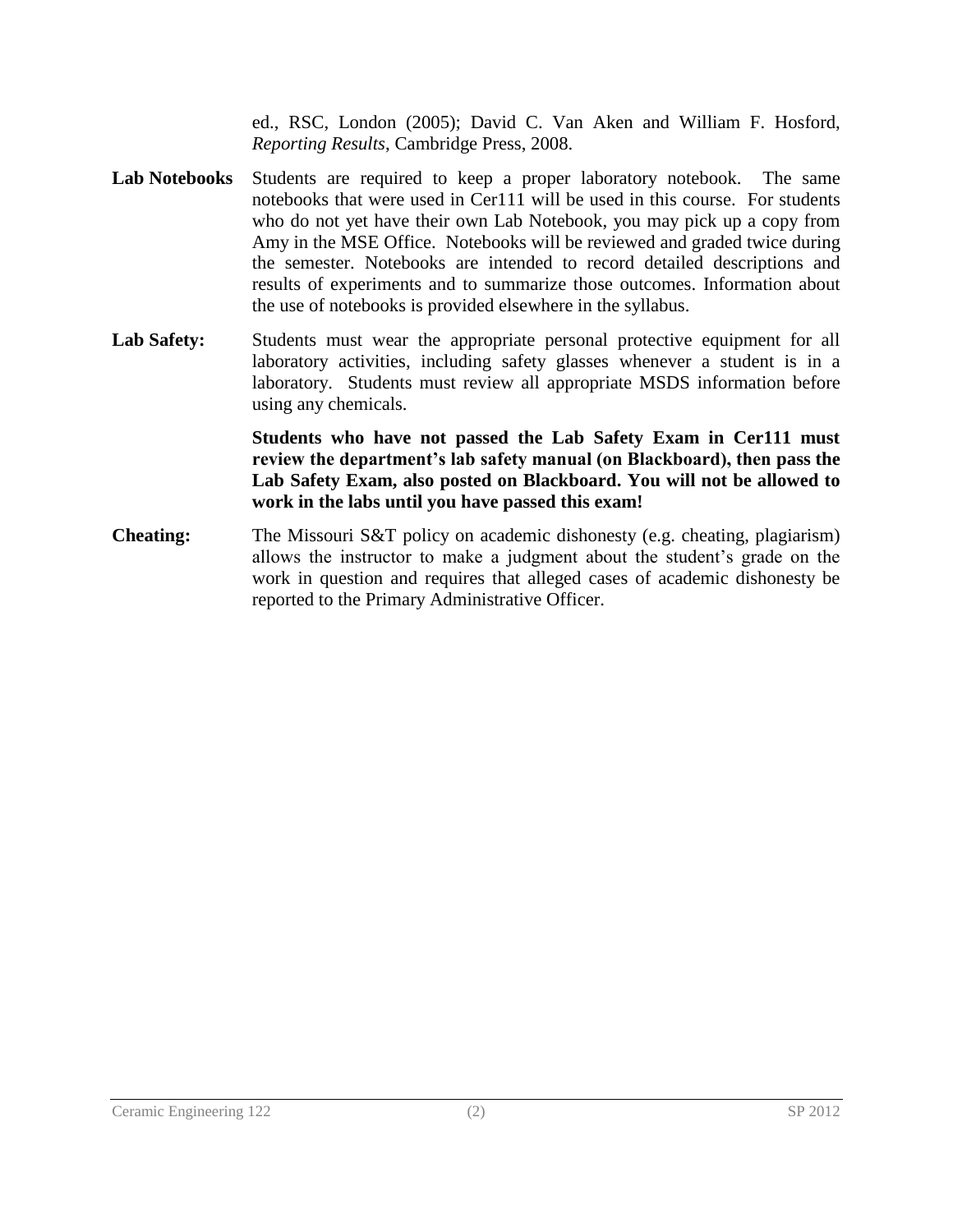#### **SP 2012 SCHEDULE**

The following schedule represents the dates for specific lectures, as well as those due dates for presentations, quizzes or reports.

| Date         | <b>Laboratory Exercise</b>                                                                          | <b>Presentation (in Class)</b>         | <b>Report/Quiz Due in Class</b>                                         |
|--------------|-----------------------------------------------------------------------------------------------------|----------------------------------------|-------------------------------------------------------------------------|
| 1/10, 11     | <b>Introduction/Data Presentation</b><br>Melt Demonstrations- glass<br>batching, forming, annealing |                                        |                                                                         |
| 1/17,18      | <b>Data Presentation Review</b><br><b>Glass Preparation-1</b>                                       |                                        | Data presentation slides (individual)<br>Batch calc./MSDS HW (individ.) |
| 1/24,25      | <b>Glass Preparation-2</b>                                                                          |                                        | Data present. slides (individ. makeup)                                  |
| 1/31,2/1     | Dilatometry Lab                                                                                     | Glass quality judging<br>(group)       | Glass formation report (individual)                                     |
| 2/7,8        | Glass crystallization-1<br>DTA exercise                                                             |                                        | Dilatometry HW (individual)<br>Notebook Review (individual)             |
| 2/14,15      | Glass crystallization-2<br>x-ray diffraction                                                        | Glass properties group<br>presentation | DTA HW (individual)                                                     |
| 2/21,22      | <b>Comminution/Sieve Analysis</b><br>Lab                                                            |                                        | Crystallization report (group)                                          |
| 2/28,29      | Comminution/Ball Milling Lab                                                                        |                                        | Comminution/sieve HW (individual)<br>Peer Evaluation Sheet Due (by 3/2) |
| 3/6,7        | Color-1; Beer-Lambert Analysis                                                                      | Comminution-group<br>presentation      |                                                                         |
| 3/13,14      | Color-2                                                                                             |                                        | DTA/dilatometry quiz (individ)                                          |
| 3/20,21      | Screen Printing Lab I- Inks:<br>Demonstration                                                       | Color report-group<br>presentation     | Color Report (Group)                                                    |
| 3/27,28      | <b>No Class, Spring Break</b>                                                                       |                                        |                                                                         |
| 4/5,6        | Design Problem-described                                                                            |                                        |                                                                         |
| 4/12,13      | Design Problem-continued                                                                            |                                        |                                                                         |
| 4/19,20      | Design Problem-inks and screens                                                                     |                                        |                                                                         |
| 4/26,27      | Design Problem-completed                                                                            | Design problem<br>presentation (group) | Peer Evaluation Sheet Due (by 4/27)                                     |
| $4/30 - 5/4$ | <b>FINALS WEEK</b>                                                                                  |                                        | Notebook Review Due (4/30)<br>Individ. Design Report Due (4/30)         |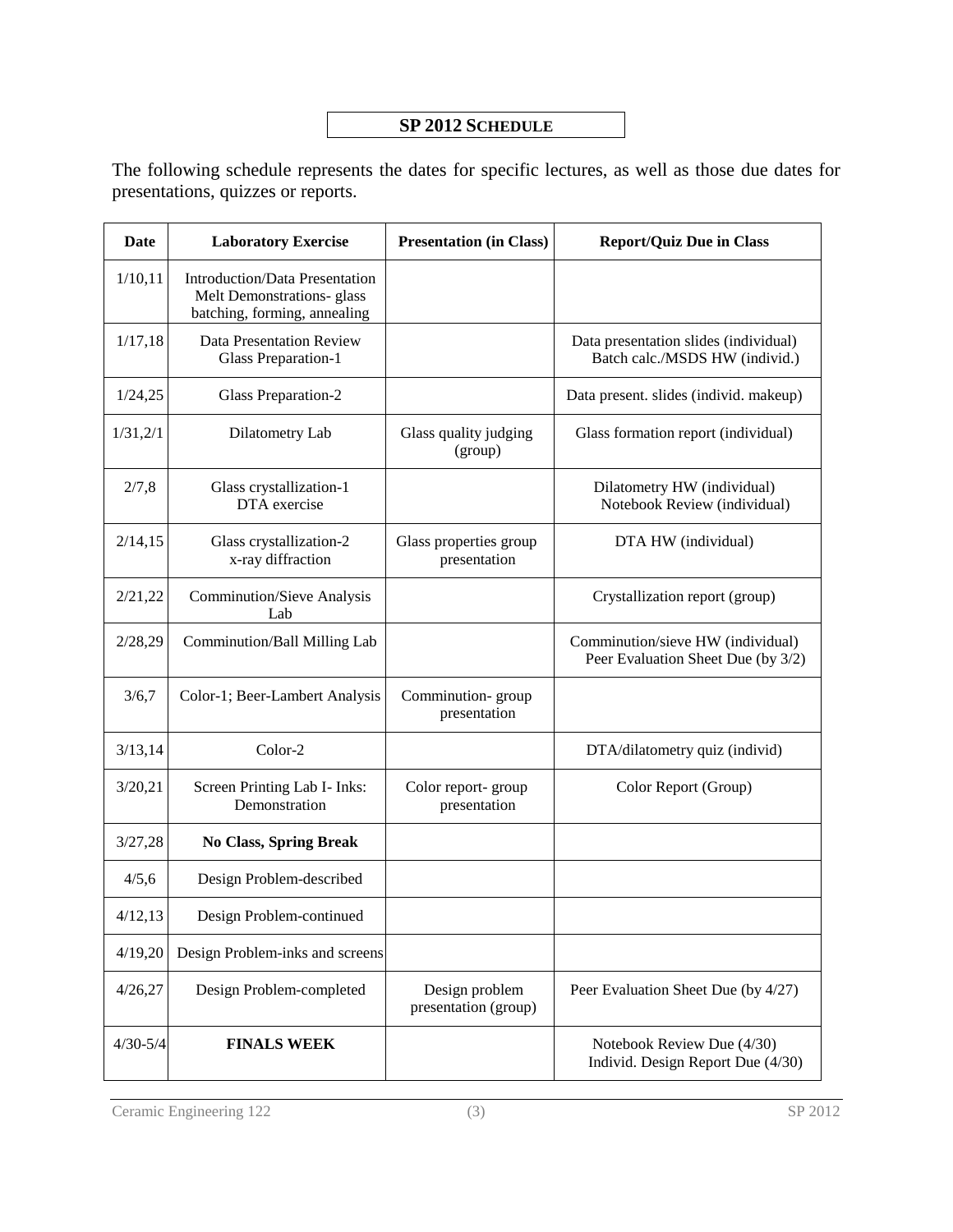

You can track your grade by filling in this table as the semester progresses. For presentations, your grade will be based on the score assigned to you by your peers and the score assigned by the TA's and professors. **Note that some assignments (reports and presentations) will receive 'group' scores and assignments will receive 'individual' scores.** This will be specified in each lab handout. Each student will receive up to 200 points for participating in lab activities and working on assignments. These points will be based on teammate evaluations (see attached form) during two confidential individual meetings with Prof. Brow, as scheduled. Attendance at the weekly Ceramic Engineering seminars constitutes 5% of your lab grade; a minimum attendance of nine seminars will give you the full 5% credit (100 points). **Attending less than 9 seminars will give you 0% credit.**

| <b>Exercise</b>                | <b>Component</b> (Due)                                              | <b>Possible Points</b> | <b>Your Score</b> |
|--------------------------------|---------------------------------------------------------------------|------------------------|-------------------|
| Data<br>presentation           | Individual Report $(1/17, 18)$                                      | 50                     |                   |
| <b>Batch</b><br>Calculations   | Individual HW $(1/17,18)$                                           | 50                     |                   |
| <b>Glass Melting</b>           | Glass Quality/Group $(1/31, 2/1)$<br>Individual Report $(1/31,2/1)$ | 100<br>100             |                   |
| <b>Glass Properties</b>        | Dilatometry HW $(2/7,8)$<br>Group Presentation (2/14,15)            | 25<br>100              |                   |
|                                | Notebook Review (2/7,8)                                             | 50                     |                   |
| Glass<br>Crystallization       | DTA HW (2/14,15)<br>Group Report $(2/21, 22)$                       | 25<br>100              |                   |
| Comminution,<br>sieve analysis | Comminution HW (2/28,29)<br>Group Presentation (3/6,7)              | 25<br>100              |                   |
| Thermal analysis               | DTA/dilatometer Quiz (3/13,14)                                      | 25                     |                   |
| <b>Glass Color</b>             | Group Written Report (3/20,21)<br>Group Presentation (3/20,21)      | 100<br>100             |                   |
|                                | Notebook Review (4/30)                                              | 150                    |                   |
| Course Design<br>Project       | Group Final Present. (4/24,25)<br>Individual Final Report (4/30)    | 200<br>300             |                   |
| Individual<br>Presentation     | Periodic                                                            | 100                    |                   |
| Individual<br>Meeting-1        | Due by $3/2$                                                        | 100                    |                   |
| Individual<br>Meeting-2        | Due by $4/27$                                                       | 100                    |                   |
| Seminar<br>Attendance          | Minimum of 9                                                        | 100                    |                   |
| Total                          |                                                                     | 2000                   |                   |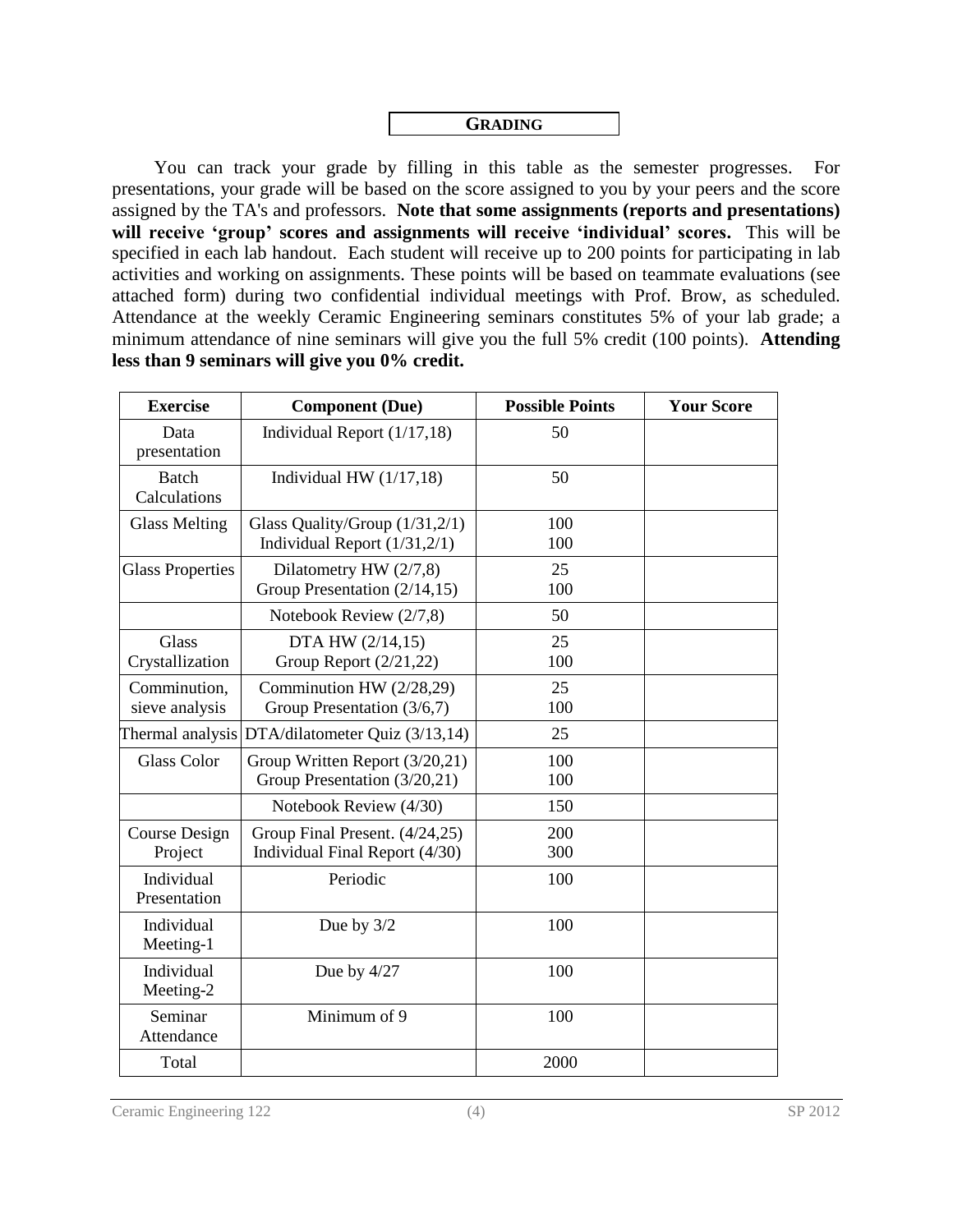#### PRESENTATIONS

Each student will give at least one presentation during the Spring semester. These will be individual presentations that summarize certain group activities. Your presentation should be from 6 to 8 minutes and should be PowerPoint compatible. Grades will be assigned using the following grading sheet. Note that for each presentation, the group will receive one score (100 points max) based on the content, and the speaker will receive an individual score (100 points max) based on the presentation.

#### **Group Number: Presenter:**

| <b>Criterion</b>                                 |                | <b>Possible</b> | <b>Points</b> |
|--------------------------------------------------|----------------|-----------------|---------------|
|                                                  |                | <b>Points</b>   | Awarded       |
| Visual Aids (effective or distracting?)          |                | 10              |               |
| Organization and flow                            |                | 20              |               |
| Time – appropriate for material                  |                | 5               |               |
| Voice (spoke with clarity, enthusiasm)           |                | 10              |               |
| Mannerisms (fidgeting, pointer use, etc.)        |                | 5               |               |
| Content (was the topic covered thoroughly)       |                | 40              |               |
| Merit relative to class (assign after all talks) |                | 10              |               |
|                                                  | <b>Total</b> l | 100             |               |

LAB REPORTS

Lab reports are due on the dates identified in the schedule. The reports may vary in length, but will be similar to those you prepared for Cer. Eng. 111. For the lab reports worth 100 points, the grades are broken down as follows:

#### **General attributes (33 points)**

| Overall format and neatness --------------------- 15 points  |          |
|--------------------------------------------------------------|----------|
| Length (too long or too short) ------------------            | 5 points |
| Spelling and grammar ----------------------------- 13 points |          |

#### **Content-specific (67 points)**

|                                                           | 5 points |
|-----------------------------------------------------------|----------|
| Introduction/Background/Objectives --------- 10 points    |          |
| Procedures/Equipment--------------------------- 10 points |          |
| Results (Tables and Graphs)-------------------- 15 points |          |
|                                                           |          |
| Conclusions/summary ---------------------------- 7 points |          |
|                                                           | 5 points |

Ceramic Engineering 122 (5) SP 2012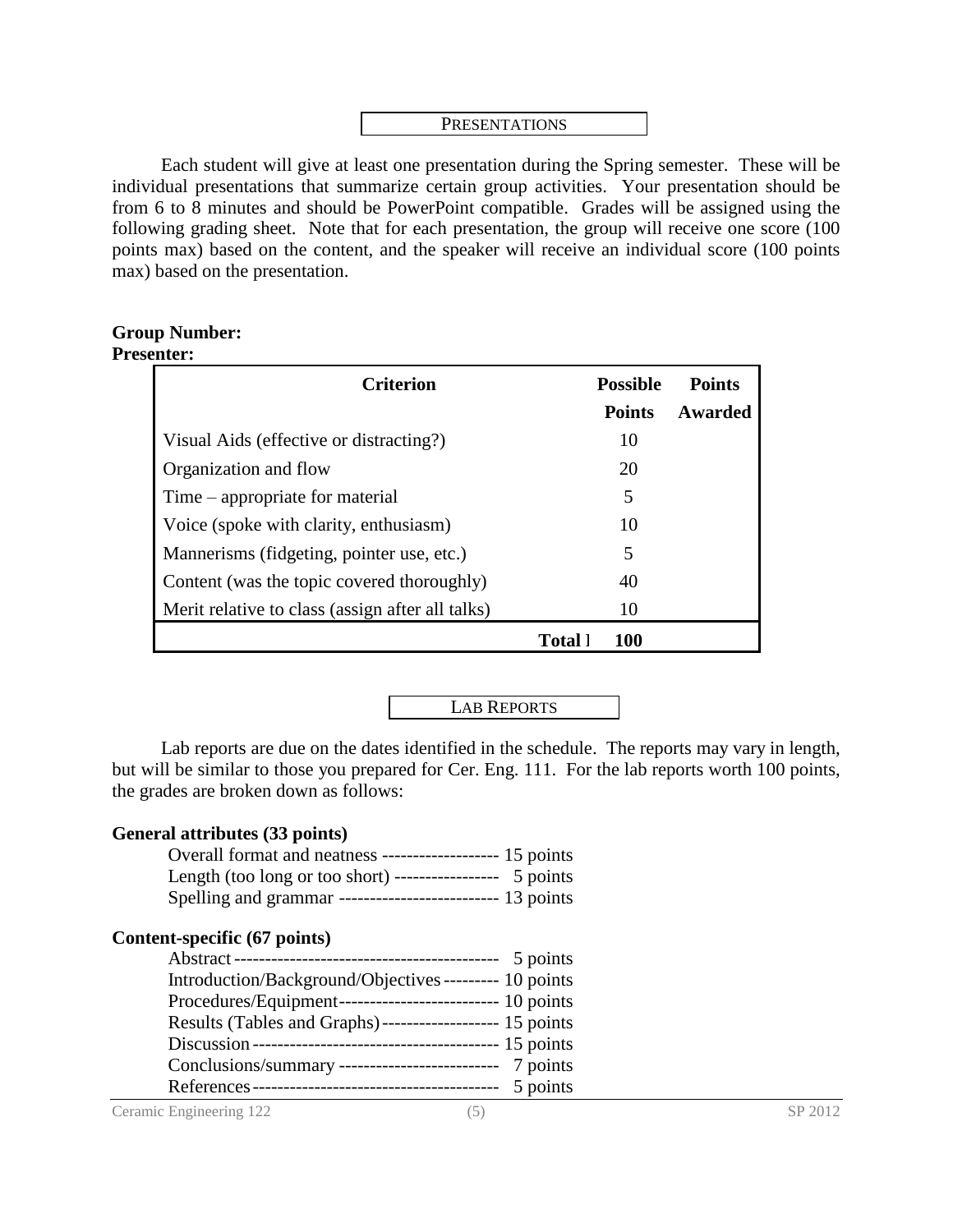We will use the same lab report structure that you used in Cer111. Some of the elements that should be included in the various parts of your report are included in the following outline:

#### **Title Page:**

• Course, Lab Title, Author, Group #, Affiliation, Date

### **Abstract:**

- Concise summary; should be the last section written; should include most important quantitative results (important numbers); 100-250 words. Consider the following for an effective abstract:
	- o What you did
	- o How you did it
	- o What it means

## **Introduction:**

- Review relevant background information, define the problem, and succinctly state the objectives of the work
	- o Objective: the purpose, the big picture- should be the last few sentences in this section
	- o Review of the literature- What background information supplements your study, helps explain why the work is important and helps interpret your results?
	- o Relevant Equations: be sure to define all terms

## **Experimental Procedures**

- Provide a description of what you did that is sufficient for someone to reproduce your work. This description should include:
	- o What you did in the lab
	- o How you analyzed your results
	- o What equipment (make and model) and materials (source, purity) you used
	- o What Standards you followed, like ASTM C-329

#### **Results**

- Record of findings
- Raw Data Tables, included here or refer to in Appendices
- Analyze data, Figures & Tables
- Statistical analysis, averages, standard deviations
- Refer to Figures & Tables in your narrative (text)!
- Figures & Tables: Captions- Figure, below; Table, above Labels must include units

#### Ceramic Engineering 122 (6) SP 2012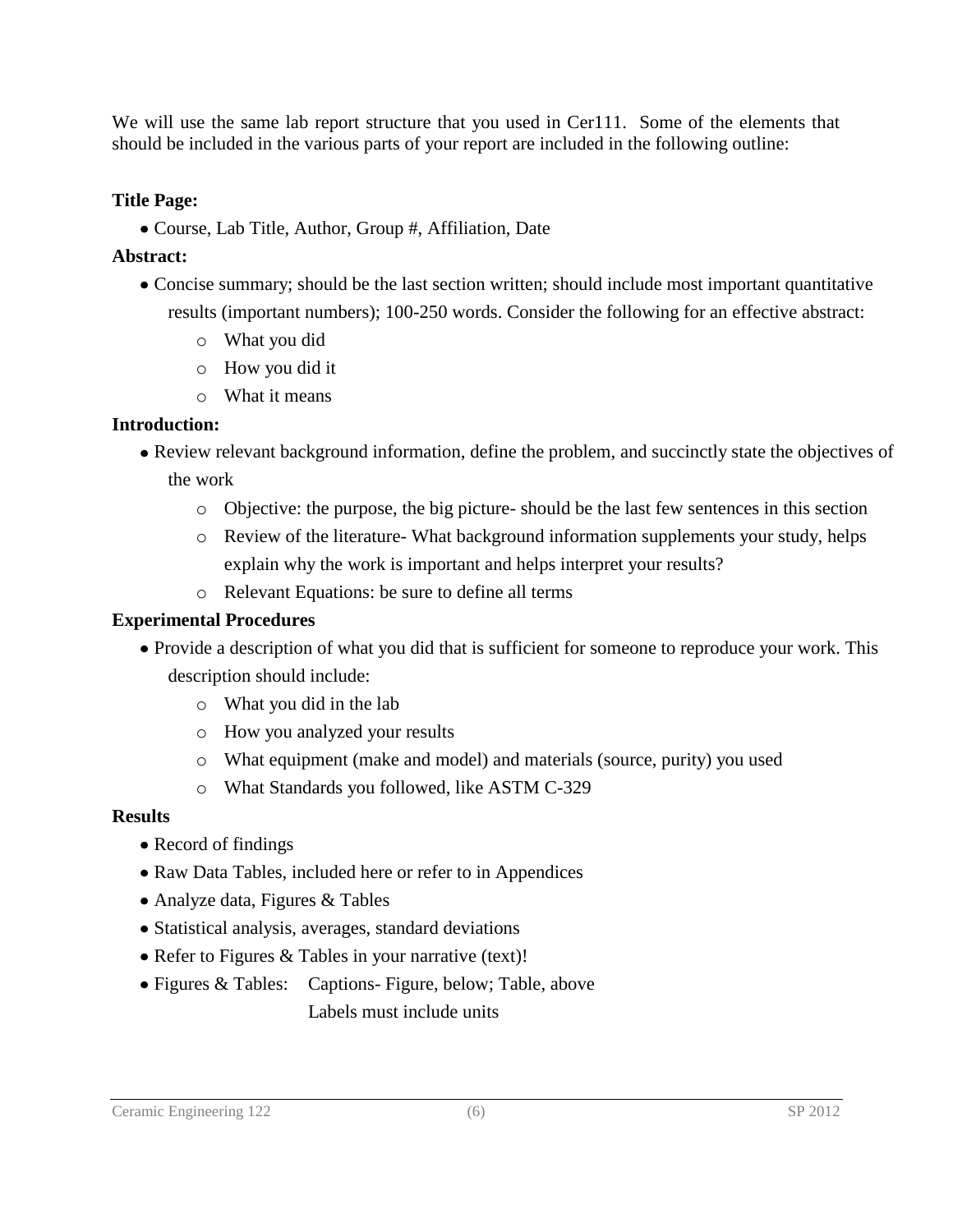#### **Discussion**

- Explanation or interpretation of the data in your Figures & Tables; consider the following:
	- o Quantification of results
	- o Interpretation; why, outcome- relate to what you know from classroom discussions and from reading textbooks, etc.
	- o Discuss sources of error
	- o Accuracy vs. reproducibility
	- o Random vs. systematic error- "Human Error" is not a valid source of error
	- o Keep track of your significant digits

#### **Summary**

- Confirm if your stated objective was met
- Emphasize main findings, be quantitative
- Draw conclusions
- Make Recommendations

#### **References**

- Endnotes; superscript
- Format according to the *Journal of the American Ceramic Society*; example:

J.S. Reed, *The Principles of Ceramics Processing*, John Wiley & Sons, New York (1995) pp. 200-210.

o Note: Lab handouts are never acceptable as reference materials; find the source documents

#### **Appendices**

Assigned questions, pertinent calculations, relevant data not included in the body of the report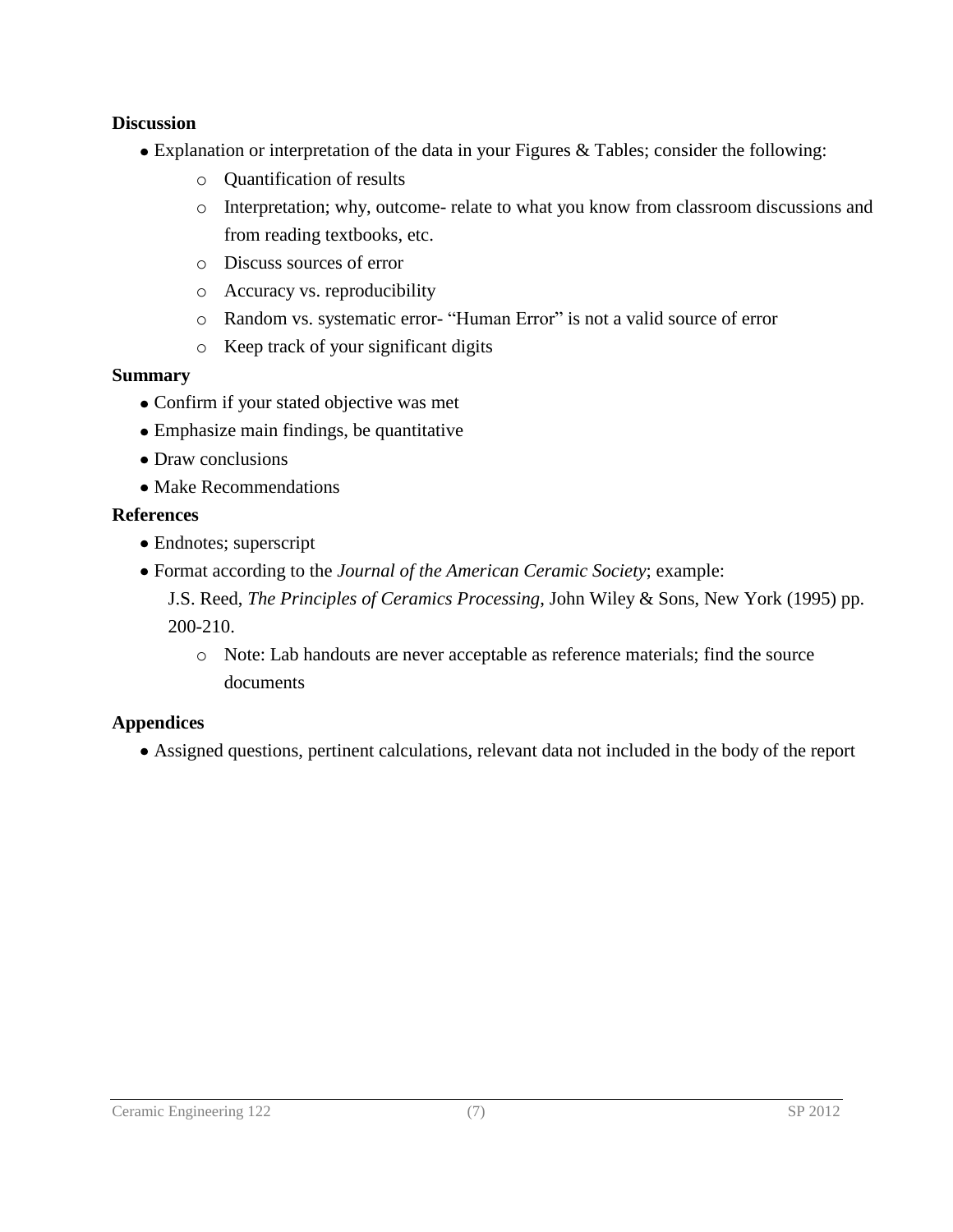## Lab Teams

Each of you has been assigned to a laboratory team for this semester. You will work in this team for the entire semester. The performance of each group member will be evaluated for each written lab using the confidential individual evaluation sheet. Individuals not meeting the expectations for the class will be asked to meet with the instructors and/or their academic advisor to improve their performance.

| Group 1/Tues.        | Group 2/Tues.     | Group 3/Tues.         | Group 4/Tues.   |
|----------------------|-------------------|-----------------------|-----------------|
| <b>Ashley Hilmas</b> | Sean Kennedy      | Coti Bova             | Michaela Kuzara |
| Jialun Li            | Vicki McKinney    | <b>Brett Osmonson</b> | Elizabeth Nolte |
| <b>Shannon Loyet</b> | William Schroeder | Markayla Pepper       | Alex Reichert   |
| <b>Kenneth Moore</b> | Mark Winseck      | Nicholas Santoro      | Cora Weidhas    |

| Group 5/Wed.          | Group 6/Wed.    | Group 7/Wed.  | Group 8/Wed.        |
|-----------------------|-----------------|---------------|---------------------|
| <b>Brittany Davis</b> | Paul Brune      | Rachel Ederle | Julia Valles        |
| Peter Fehner          | Kaitlin Ford    | Jacob Ivy     | <b>Susan Verity</b> |
| Robert Miller         | Derek Guenther  | Destinee Rea  | Jodi Wurm           |
| John Tomaszewski      | Caroline Murphy |               |                     |

## Notebook Evaluations

Keeping careful and complete records of your work is an important aspect of the engineering practice. You are encouraged to keep a detailed record of all laboratory work you do for this course. These records should be sufficient to allow you (or someone reviewing your notes) to reproduce your work and to accurately convey all relevant details in subsequent written and oral reports.

# **Guidelines for the Laboratory Notebook**

#### **The Purpose of the Notebook**

The technical notebook is one of the basic tools for any experimental work. It is primarily for the experimenter's own use, but another person with similar technical background should be able to understand and duplicate any experiment, data, and conclusion, or to prepare a technical report by following only the lab notebook details. The nature of the work and the purpose of the experimenter will influence the content and format of the laboratory notebook.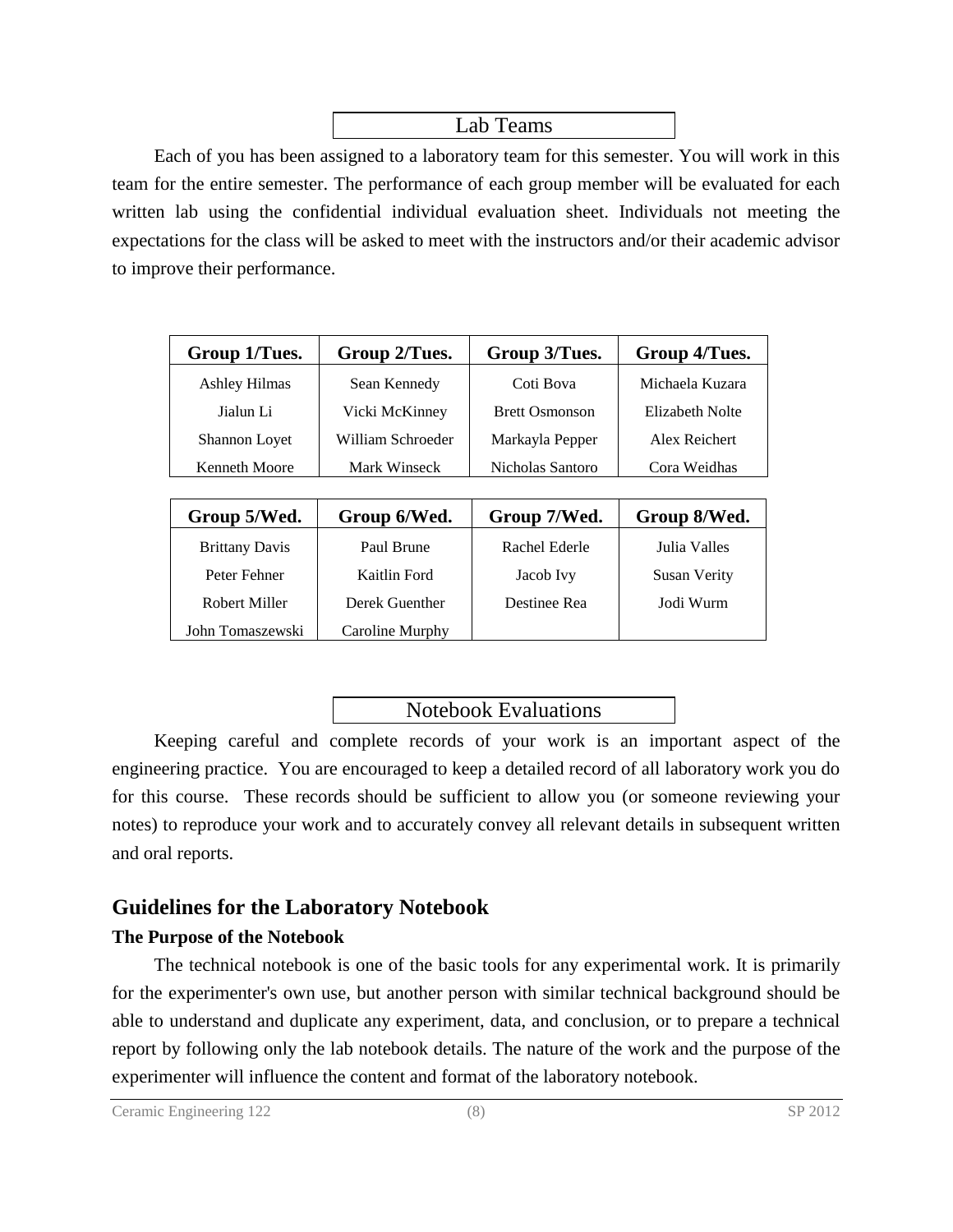There are many reasons to keep an accurate and complete record of experimental work. Among these are:

1.To establish the authenticity of the work.

2.To act as a basis for technical reports and articles.

3.To avoid duplication of effort.

4.To avoid repetition of erroneous procedures.

5.To defend patents.

### **In General:**

The notebook should be bound, never loose-leaf, and the pages numbers consecutively, preferably by the printer.

A neat, organized, and complete lab notebook record is as important as the investigation itself. The lab notebook is the record of what was done. You should use ink and write directly in the notebook as the experiment is done. Neatness is a basic requirement but if a mistake is made, you simply "X" it out and start over. Each person will keep his or her own notebook even though you might have lab partners. Remember the purpose of the lab notebook is to pass information on to another person and is a permanent record of all your work. Therefore complete details of what was done and what happened must be included.

### **General Format:**

Use all pages. Avoid leaving any of them blank and avoid leaving blank spaces on any of them. Date and initial each page at the bottom as it is used. Where possible use the left-hand, blank pages for attaching diagrams, sketches, graphs and calculations (placed opposite your text). In industry it is very important to sign and date all work and ultimately leave no spaces where additions might be added later in order to preserve the legal integrity of the notebook.

## **Content Requirements:**

## **What was done?**

- Information for the Experimental Procedure-
- What equipment? What conditions or parameters?
- What information would I need to supply so that another person could repeat the experiment?

## **Who did it?**

- List members of the group present for the experiment during each entry.
- $\bullet$  Members present and conducting the experiment should sign the bottom of the page(s).

# **When was it done?**

- Date all entries in the notebook and include times where appropriate for the experiment.
- Never back date notebook entries.
- Some experiments may have multiple dates because they take days to complete.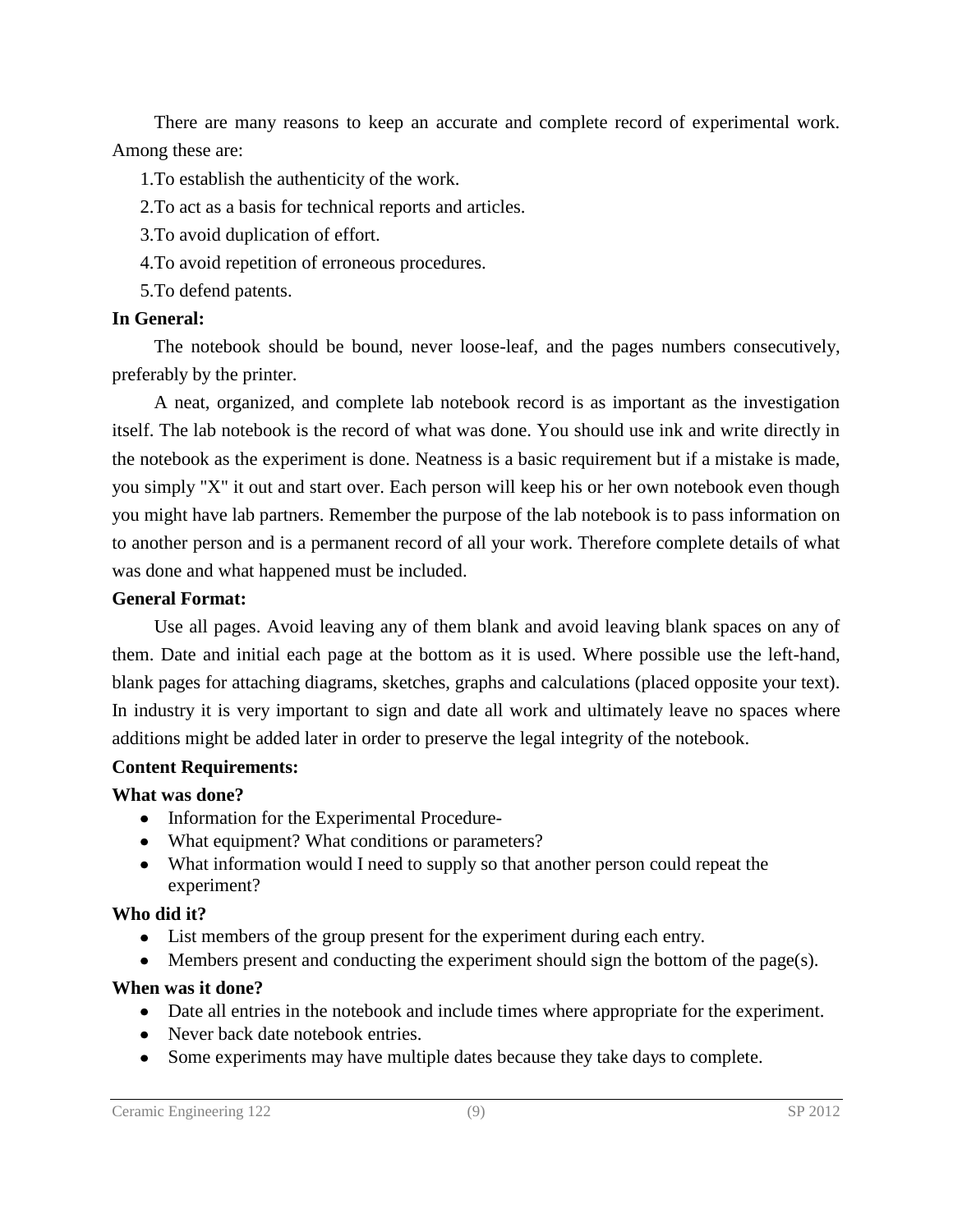#### **What were the results?**

- Distinguish data from calculated values.
- Show the equations used for calculation.
- Make sure you graphs have titles, labels and scales.
- Tables should include units for the numerical data.
- What were concerns or problems encountered during the experiment?

#### **What does it mean?**

- Make observations and draw conclusions.
- Note errors relative to the accuracy of the measuring equipment or issues with precision.
- Taking notes here will make your formal report writing easier later.

Your notebook will be reviewed and graded twice this semester (50 points maximum for *the first* review, 150 points for the second). Among the things that will be evaluated are the level of detail you provide for specific experiments (67%) and the neatness and organization of your records (33%).

## Individual Evaluations

Each person in this class is required to complete two individual evaluation sessions with Prof. Brow during the semester, the first by 3/2 and the second by 4/27. This will be a short meeting in which you will be asked to comment on the class in general, your contribution to your lab team, and the contributions of your team members. These evaluations will be similar to those you performed in Cer111. You will fill out the "individual evaluation sheet" on the next page before your meeting with Prof. Brow.